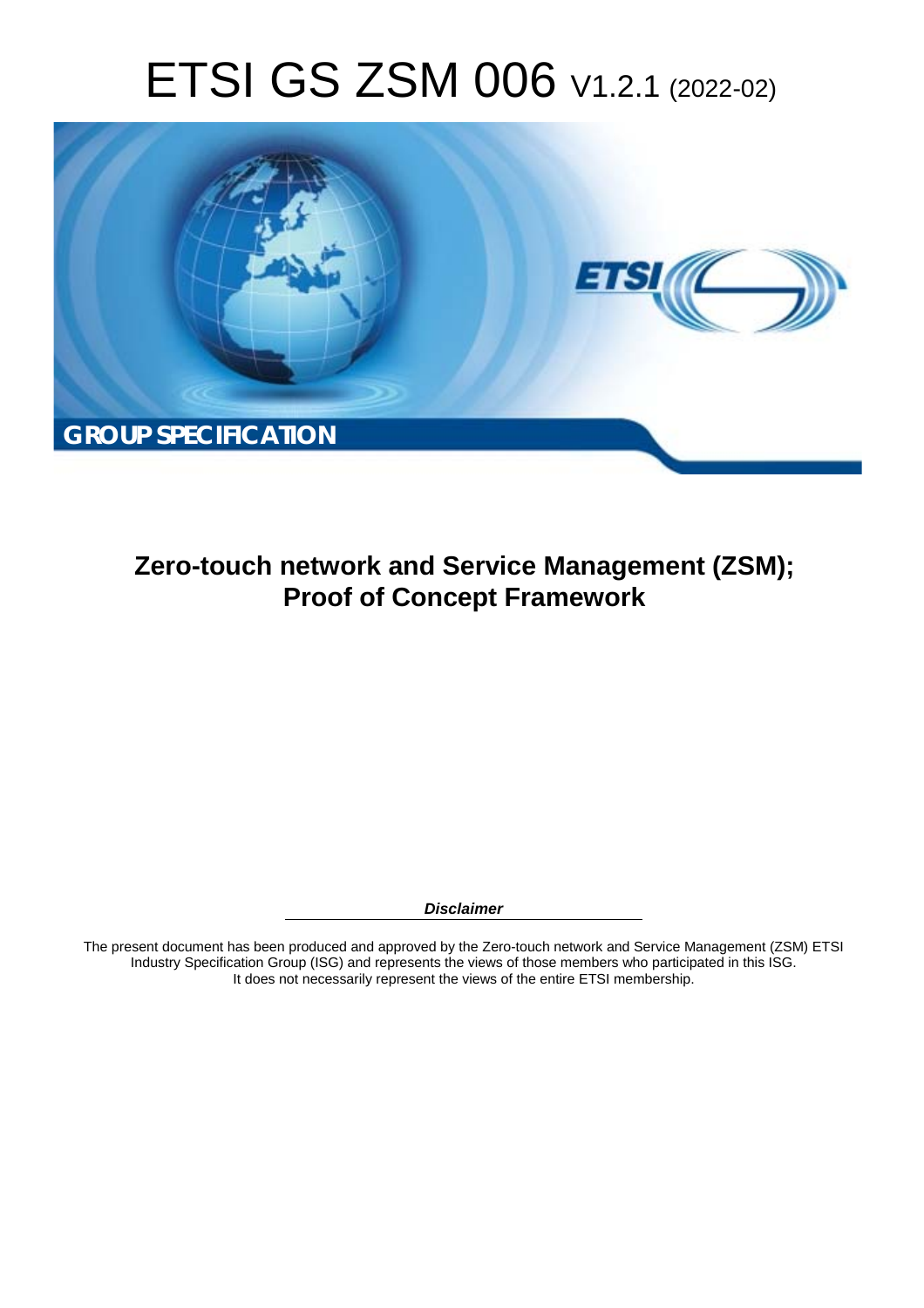Reference RGS/ZSM-006ed121\_PoC\_Fwk

Keywords

automation, proof of concept

#### *ETSI*

650 Route des Lucioles F-06921 Sophia Antipolis Cedex - FRANCE

Tel.: +33 4 92 94 42 00 Fax: +33 4 93 65 47 16

Siret N° 348 623 562 00017 - APE 7112B Association à but non lucratif enregistrée à la Sous-Préfecture de Grasse (06) N° w061004871

#### *Important notice*

The present document can be downloaded from: <http://www.etsi.org/standards-search>

The present document may be made available in electronic versions and/or in print. The content of any electronic and/or print versions of the present document shall not be modified without the prior written authorization of ETSI. In case of any existing or perceived difference in contents between such versions and/or in print, the prevailing version of an ETSI deliverable is the one made publicly available in PDF format at [www.etsi.org/deliver](http://www.etsi.org/deliver).

Users of the present document should be aware that the document may be subject to revision or change of status. Information on the current status of this and other ETSI documents is available at <https://portal.etsi.org/TB/ETSIDeliverableStatus.aspx>

If you find errors in the present document, please send your comment to one of the following services: <https://portal.etsi.org/People/CommiteeSupportStaff.aspx>

#### *Notice of disclaimer & limitation of liability*

The information provided in the present deliverable is directed solely to professionals who have the appropriate degree of experience to understand and interpret its content in accordance with generally accepted engineering or other professional standard and applicable regulations.

No recommendation as to products and services or vendors is made or should be implied.

No representation or warranty is made that this deliverable is technically accurate or sufficient or conforms to any law and/or governmental rule and/or regulation and further, no representation or warranty is made of merchantability or fitness for any particular purpose or against infringement of intellectual property rights.

In no event shall ETSI be held liable for loss of profits or any other incidental or consequential damages.

Any software contained in this deliverable is provided "AS IS" with no warranties, express or implied, including but not limited to, the warranties of merchantability, fitness for a particular purpose and non-infringement of intellectual property rights and ETSI shall not be held liable in any event for any damages whatsoever (including, without limitation, damages for loss of profits, business interruption, loss of information, or any other pecuniary loss) arising out of or related to the use of or inability to use the software.

#### *Copyright Notification*

No part may be reproduced or utilized in any form or by any means, electronic or mechanical, including photocopying and microfilm except as authorized by written permission of ETSI. The content of the PDF version shall not be modified without the written authorization of ETSI.

The copyright and the foregoing restriction extend to reproduction in all media.

© ETSI 2022. All rights reserved.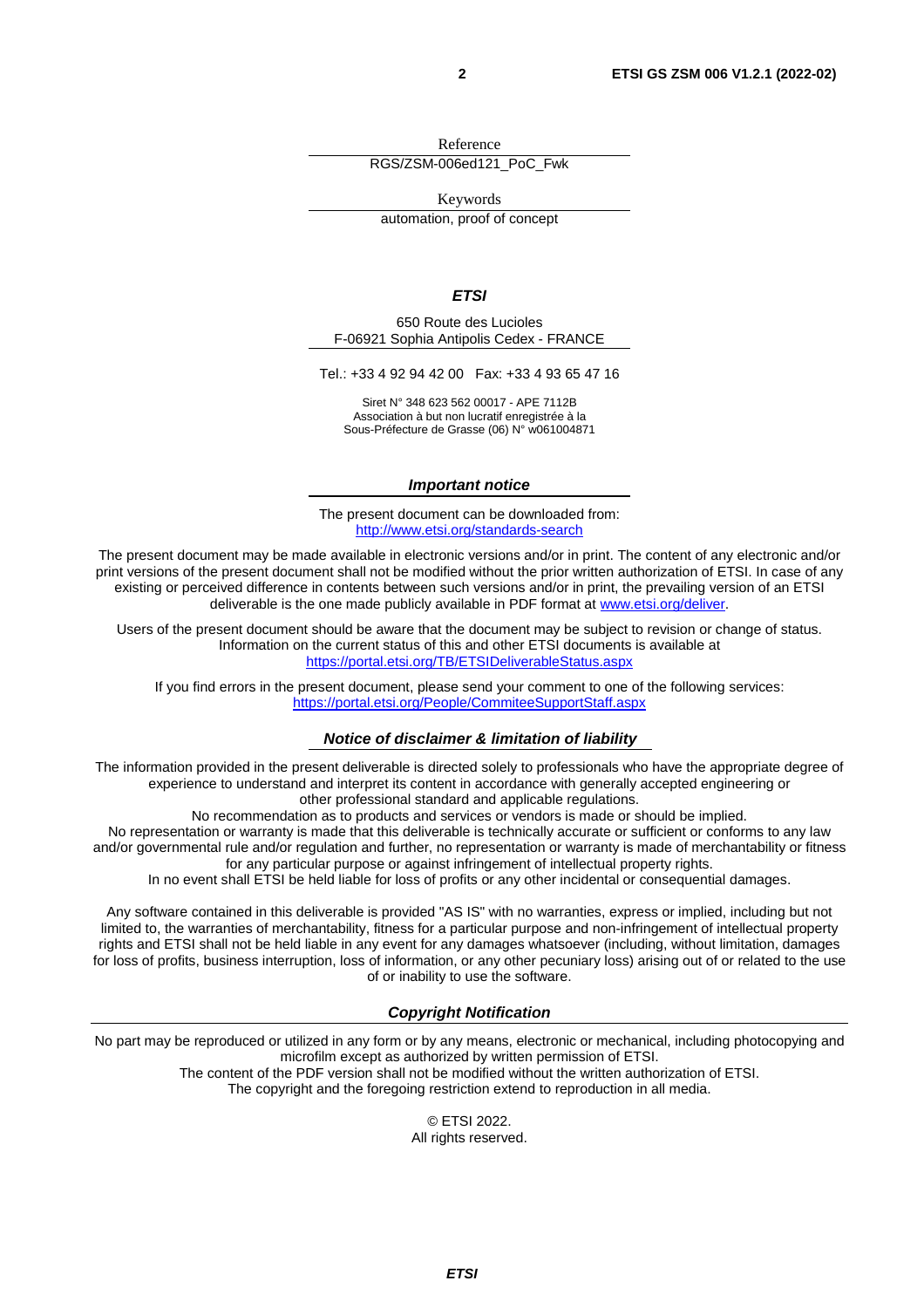# Contents

| 2<br>2.1<br>2.2                                   |  |  |
|---------------------------------------------------|--|--|
| 3<br>3.1<br>3.2<br>3.3                            |  |  |
| $\overline{4}$<br>4.0<br>4.1<br>4.2<br>4.3<br>4.4 |  |  |
| 5<br>5.0<br>5.1<br>5.2                            |  |  |
|                                                   |  |  |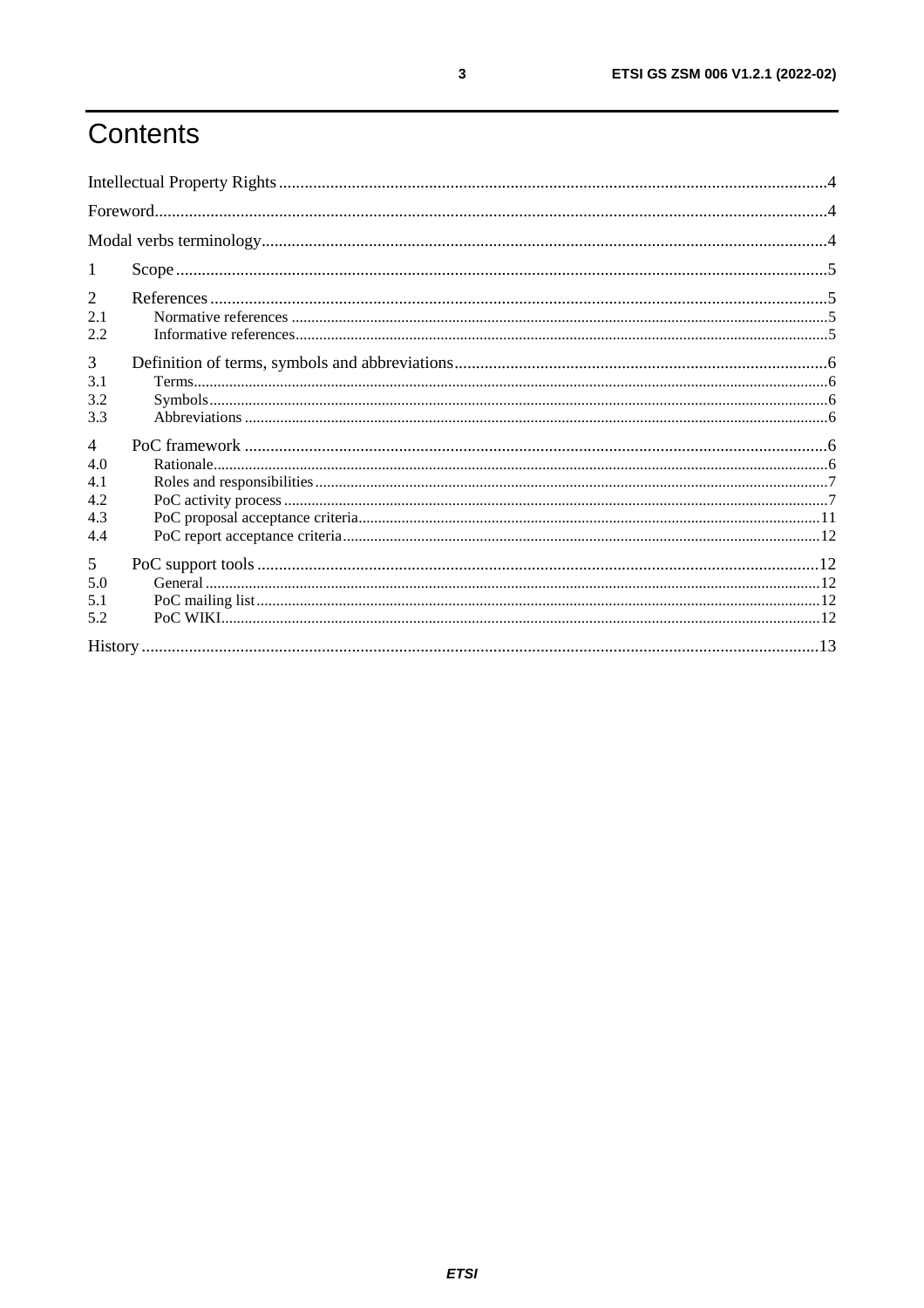# <span id="page-3-0"></span>Intellectual Property Rights

#### Essential patents

IPRs essential or potentially essential to normative deliverables may have been declared to ETSI. The declarations pertaining to these essential IPRs, if any, are publicly available for **ETSI members and non-members**, and can be found in ETSI SR 000 314: *"Intellectual Property Rights (IPRs); Essential, or potentially Essential, IPRs notified to ETSI in respect of ETSI standards"*, which is available from the ETSI Secretariat. Latest updates are available on the ETSI Web server ([https://ipr.etsi.org/\)](https://ipr.etsi.org/).

Pursuant to the ETSI Directives including the ETSI IPR Policy, no investigation regarding the essentiality of IPRs, including IPR searches, has been carried out by ETSI. No guarantee can be given as to the existence of other IPRs not referenced in ETSI SR 000 314 (or the updates on the ETSI Web server) which are, or may be, or may become, essential to the present document.

#### **Trademarks**

The present document may include trademarks and/or tradenames which are asserted and/or registered by their owners. ETSI claims no ownership of these except for any which are indicated as being the property of ETSI, and conveys no right to use or reproduce any trademark and/or tradename. Mention of those trademarks in the present document does not constitute an endorsement by ETSI of products, services or organizations associated with those trademarks.

**DECT™**, **PLUGTESTS™**, **UMTS™** and the ETSI logo are trademarks of ETSI registered for the benefit of its Members. **3GPP™** and **LTE™** are trademarks of ETSI registered for the benefit of its Members and of the 3GPP Organizational Partners. **oneM2M™** logo is a trademark of ETSI registered for the benefit of its Members and of the oneM2M Partners. **GSM**® and the GSM logo are trademarks registered and owned by the GSM Association.

# Foreword

This Group Specification (GS) has been produced by ETSI Industry Specification Group (ISG) Zero-touch network and Service Management (ZSM).

# Modal verbs terminology

In the present document "**shall**", "**shall not**", "**should**", "**should not**", "**may**", "**need not**", "**will**", "**will not**", "**can**" and "**cannot**" are to be interpreted as described in clause 3.2 of the [ETSI Drafting Rules](https://portal.etsi.org/Services/editHelp!/Howtostart/ETSIDraftingRules.aspx) (Verbal forms for the expression of provisions).

"**must**" and "**must not**" are **NOT** allowed in ETSI deliverables except when used in direct citation.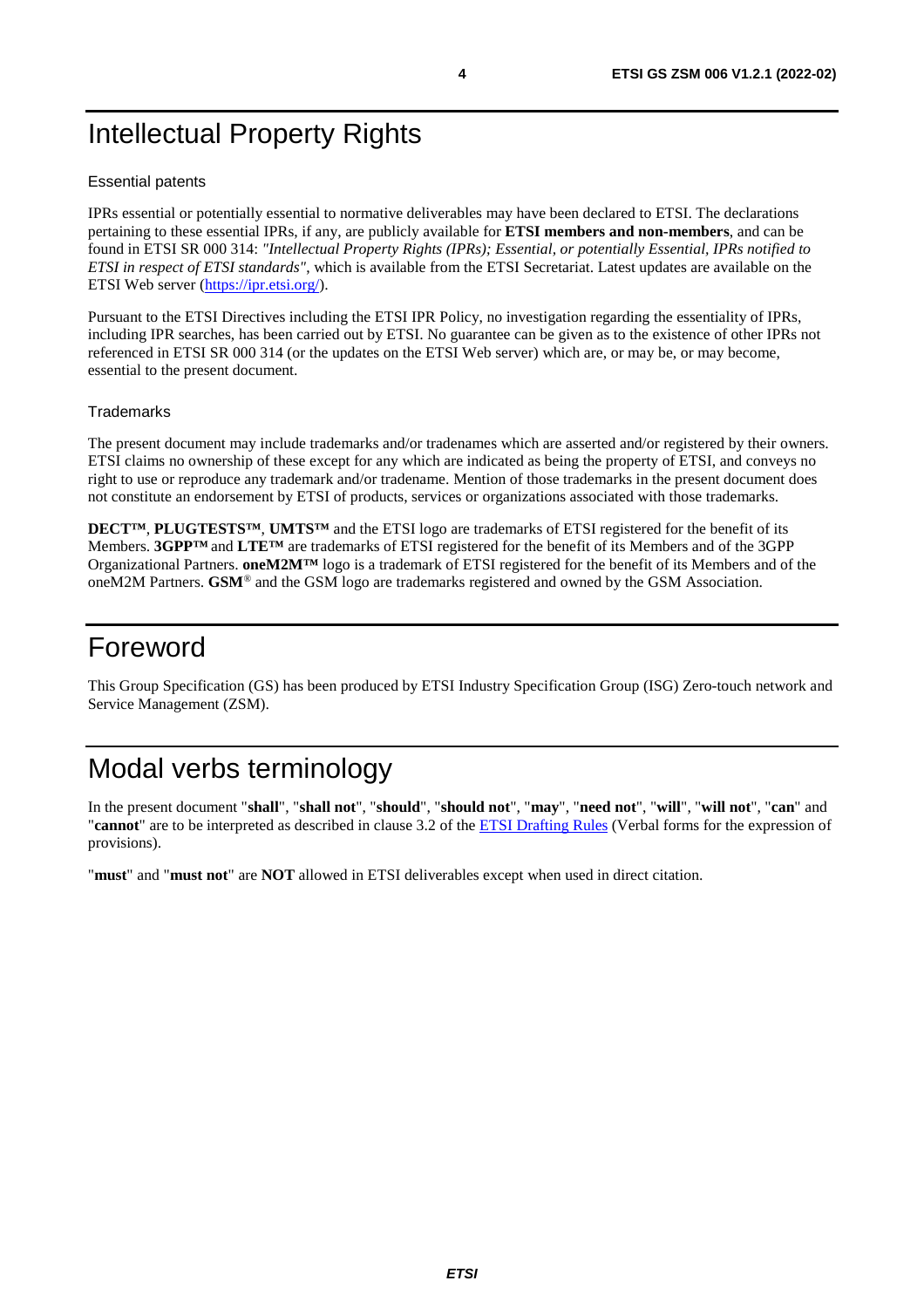# <span id="page-4-0"></span>1 Scope

The present document defines a framework to be used by ETSI ISG ZSM to coordinate and promote multi stakeholder Proof of Concept (PoC) projects illustrating key aspects of ZSM. Proofs of Concept are an important tool to demonstrate the viability of a new technology during its early days and or pre-standardization phase.

The main objectives of the ZSM PoC framework are:

- to ensure the PoC projects are scoped around relevant topics for ISG ZSM that require from-the-field input;
- to ensure that the PoC results, lessons learnt and identified gaps are feedback to ISG ZSM;
- to build confidence on the viability of ZSM;
- to encourage the development of a diverse and open ecosystem by fostering the integration of components from different players;
- to support standardization and industry promotion activities of ISG ZSM.

This framework describes:

- the different roles and responsibilities in the PoC activity process;
- the PoC activity process;
- the acceptance criteria for PoC proposals and reports.

# 2 References

### 2.1 Normative references

References are either specific (identified by date of publication and/or edition number or version number) or non-specific. For specific references, only the cited version applies. For non-specific references, the latest version of the referenced document (including any amendments) applies.

Referenced documents which are not found to be publicly available in the expected location might be found at <https://docbox.etsi.org/Reference>.

NOTE: While any hyperlinks included in this clause were valid at the time of publication, ETSI cannot guarantee their long term validity.

The following referenced documents are necessary for the application of the present document.

Not applicable.

### 2.2 Informative references

References are either specific (identified by date of publication and/or edition number or version number) or non-specific. For specific references, only the cited version applies. For non-specific references, the latest version of the referenced document (including any amendments) applies.

NOTE: While any hyperlinks included in this clause were valid at the time of publication, ETSI cannot guarantee their long term validity.

The following referenced documents are not necessary for the application of the present document but they assist the user with regard to a particular subject area.

Not applicable.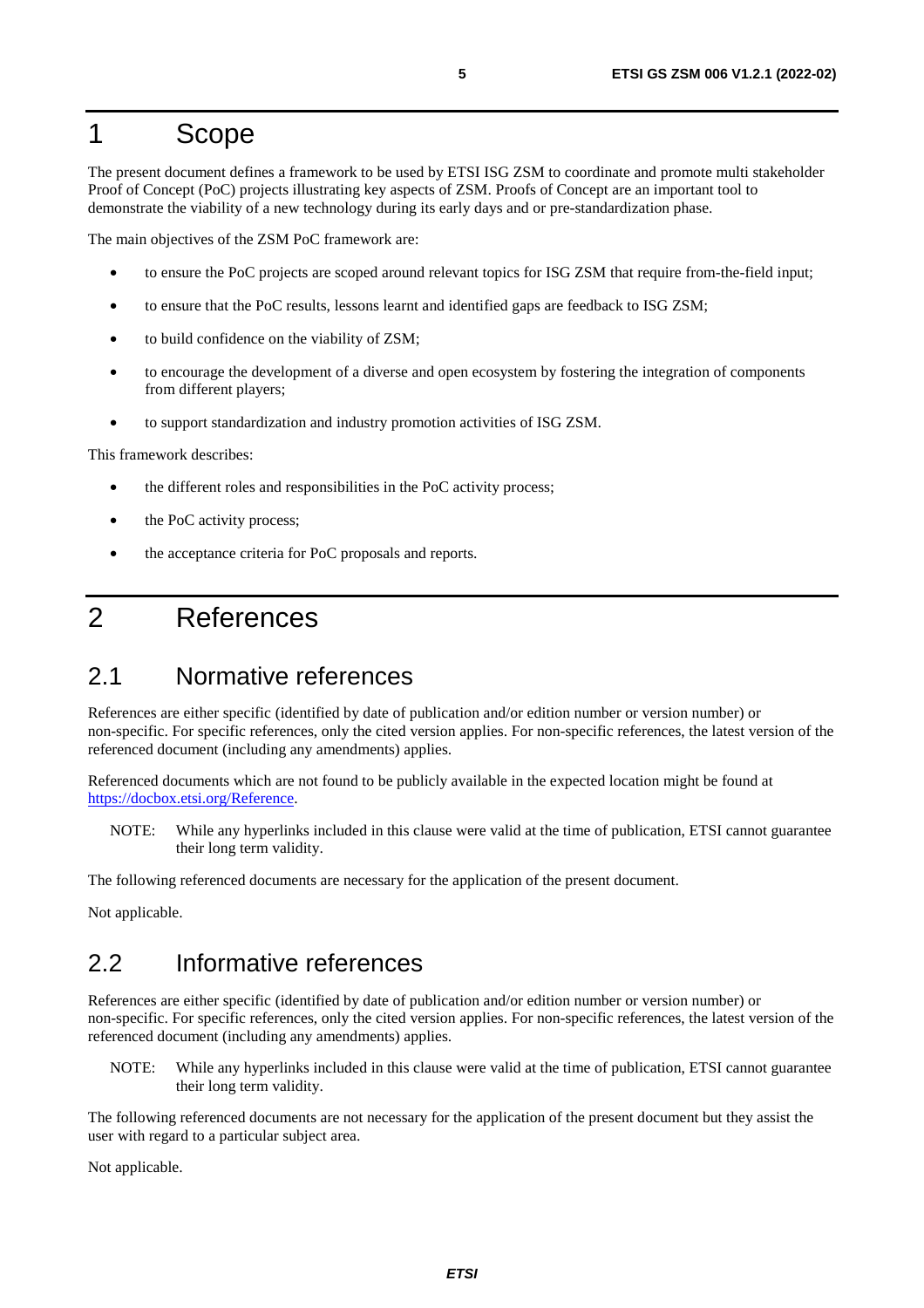# <span id="page-5-0"></span>3 Definition of terms, symbols and abbreviations

### 3.1 Terms

For the purposes of the present document, the following terms apply:

**expected contribution:** input/feedback expected from the PoC team on a specific PoC topic

**network provider:** organization that provides a network for the provision of telecommunications services

NOTE: If the same organization also offers services it also becomes the service provider.

PoC demo: public demonstration of a PoC project

**PoC management team:** team that manages the PoC activity process and promotes the PoC framework

PoC project: multi-party endeavour targeting to prove some concepts in the context of a given technology

**PoC proposal:** initial description of a multiparty PoC project, and the feedback it will provide

**PoC report:** compilation of test results, lessons learned, contributions and recommendations provided by a PoC team during or at the end of a PoC project

**PoC team:** organization participating in the PoC project

**PoC test plan:** description of the test objectives of each targeted scenario

**PoC topic:** specific topic identified by the ISG ZSM, where some from-the-field input or feedback is required from the PoCs

**service provider:** organization that provides a service; a network service is excluded

**supplier:** organization that provides things such as hardware, software or application

# 3.2 Symbols

Void.

### 3.3 Abbreviations

For the purposes of the present document, the following abbreviations apply:

| CTI. | Centre for Testing and Interoperability   |
|------|-------------------------------------------|
| ISG- | <b>Industry Specification Group</b>       |
| PoC  | Proof of Concept                          |
| ZSM  | Zero-touch network and Service Management |

# 4 PoC framework

# 4.0 Rationale

ZSM strives to enable network and service management in an automated way, ideally with 100 % automation, which is expected to transform the way telecommunication networks and services are managed.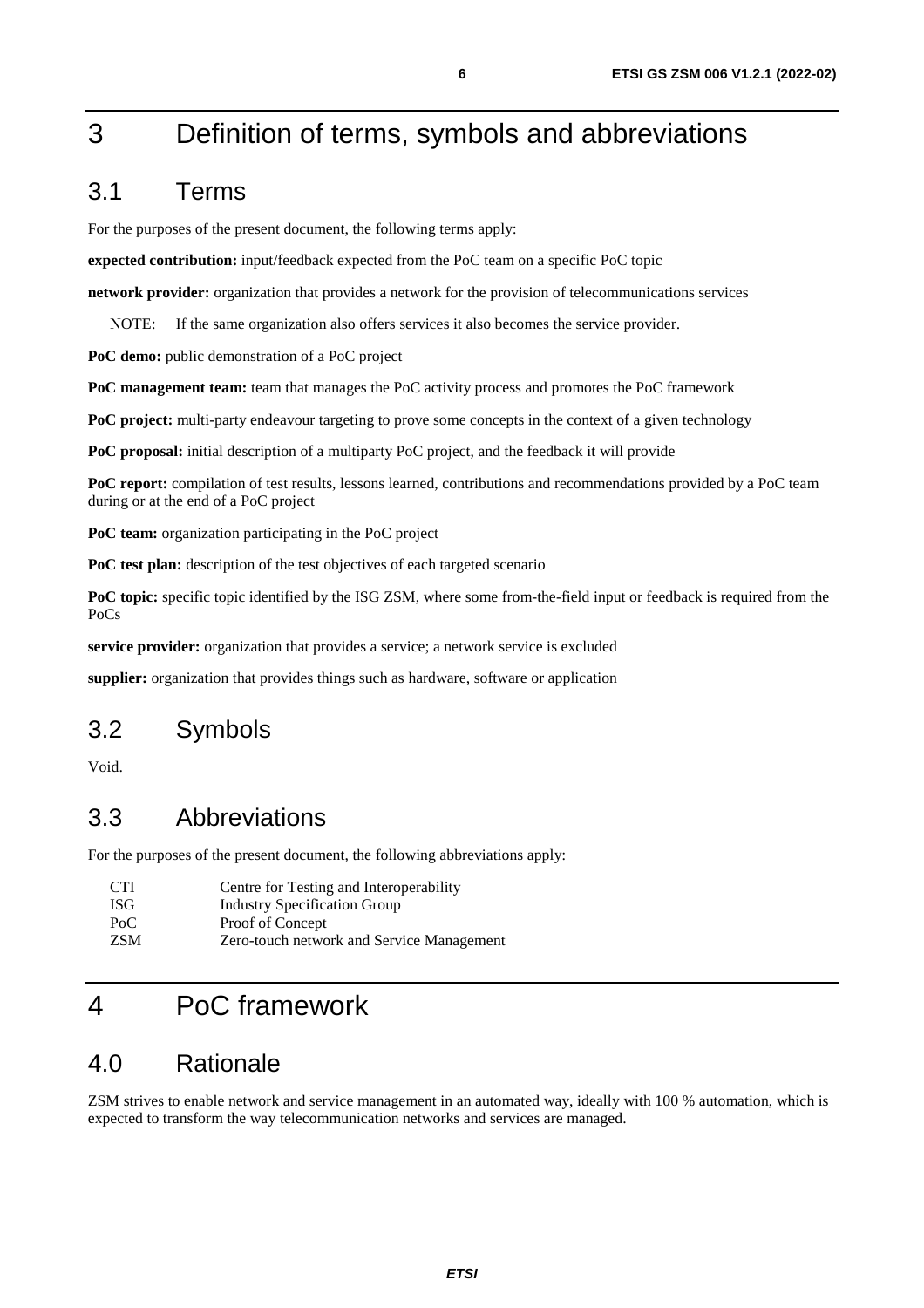<span id="page-6-0"></span>Proof of Concepts are an important tool to demonstrate ZSM as a viable solution to achieve automation of Service and Management. Results and feedback from the PoCs can inform the industry about the work of the ISG ZSM on specific topics. The public demonstration of ZSM concepts helps to build commercial awareness and confidence in related solutions, and helps to develop a diverse, open, ZSM ecosystem.

The PoCs are scoped around the PoC Topics identified by the ISG ZSM (i.e. service scenarios, use cases, etc.).

### 4.1 Roles and responsibilities

**ISG ZSM:** The ISG ZSM is interested in the outcome of the PoC projects. In the context of the PoC framework, it is in charge of:

- identifying PoC topics;
- identifying expected contributions and timelines for PoC topics;
- processing the contributions made by the PoC teams on those topics.

**PoC Management Team:** Entity in charge of administering the PoC activity process.

It is in charge of:

- maintaining and making available the PoC topics;
- reviewing PoC proposals and PoC reports against the acceptance criteria;
- declaring the acceptance and end of each PoC;
- compiling the accepted PoC Proposals and Reports and making them available to the ISG ZSM;
- monitoring the PoC project timelines, and sending the appropriate reminders to the PoC teams (for expected contributions, PoC report, etc.).

Composition of the PoC Management Team: at least 1 representative of a network provider or service provider, 1 representative of a supplier, and 1 representative of ETSI Secretariat. The various groups of shareholders should be represented in balance.

The PoC Management Team members shall be active participants of ISG ZSM.

**PoC Team:** Group of organizations participating in a PoC project. The PoC team is in charge of:

- writing the PoC proposal;
- submitting the expected contributions to the ISG ZSM;
- providing PoC Demo;
- writing the PoC report.

### 4.2 PoC activity process

Figure 1 provides a description of the PoC activity process.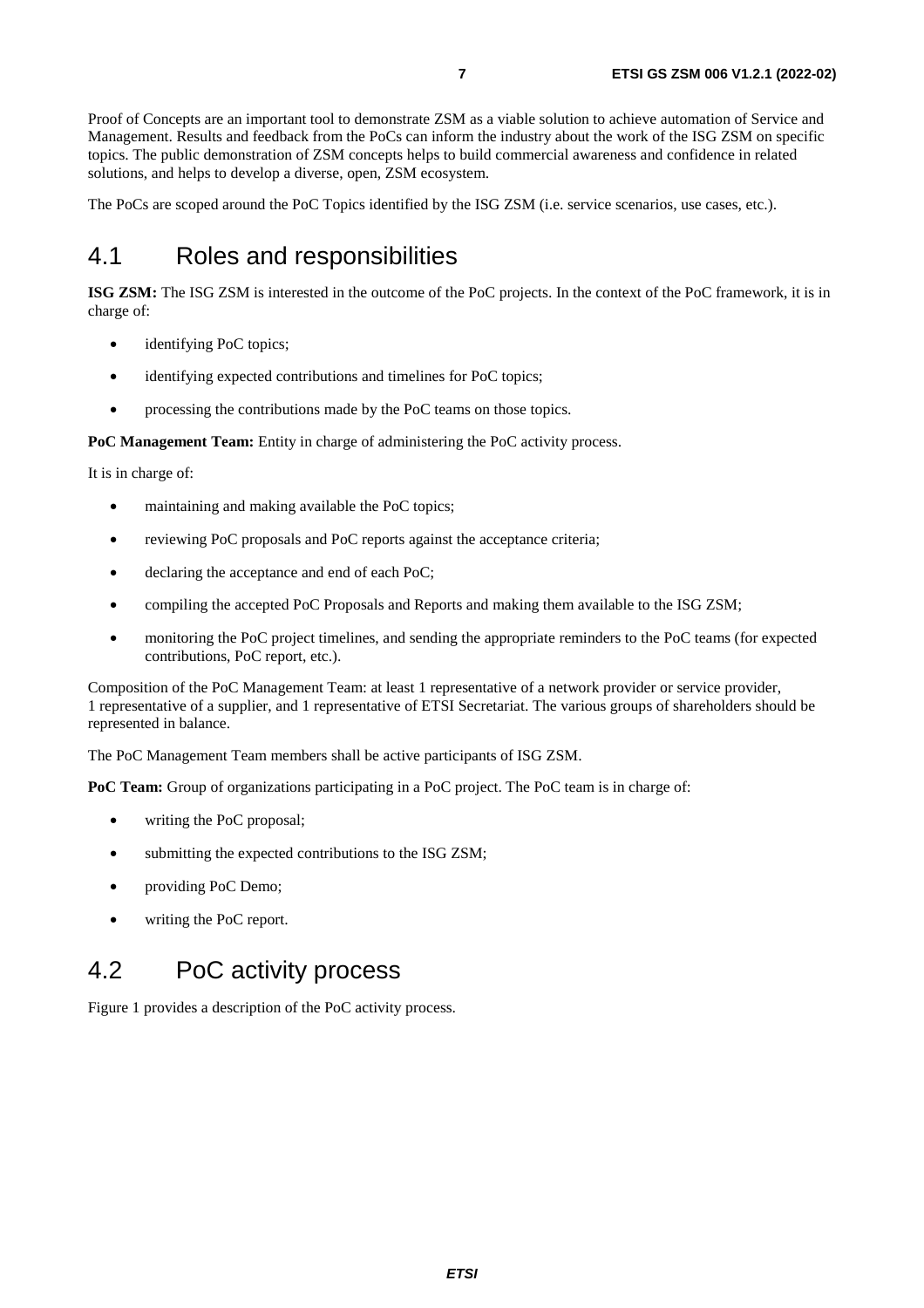

**Figure 1** 

#### **It includes 9 stages:**

#### **1) Stage 1: New PoC topic identification:**

 **Main task:** To identify and describe a new PoC topics.

 **Responsibility:** ISG ZSM.

 **Input:** None.

 **Output:** New PoC topic.

 **Duration:** Any.

 **Description:** The ISG ZSM identifies the topics and contributions expected from the PoC projects. This information is sent to the PoC Management Team to feed the PoC topics list. For each PoC topic, ISG ZSM provides detailed information on:

the contribution(s) expected from the PoC;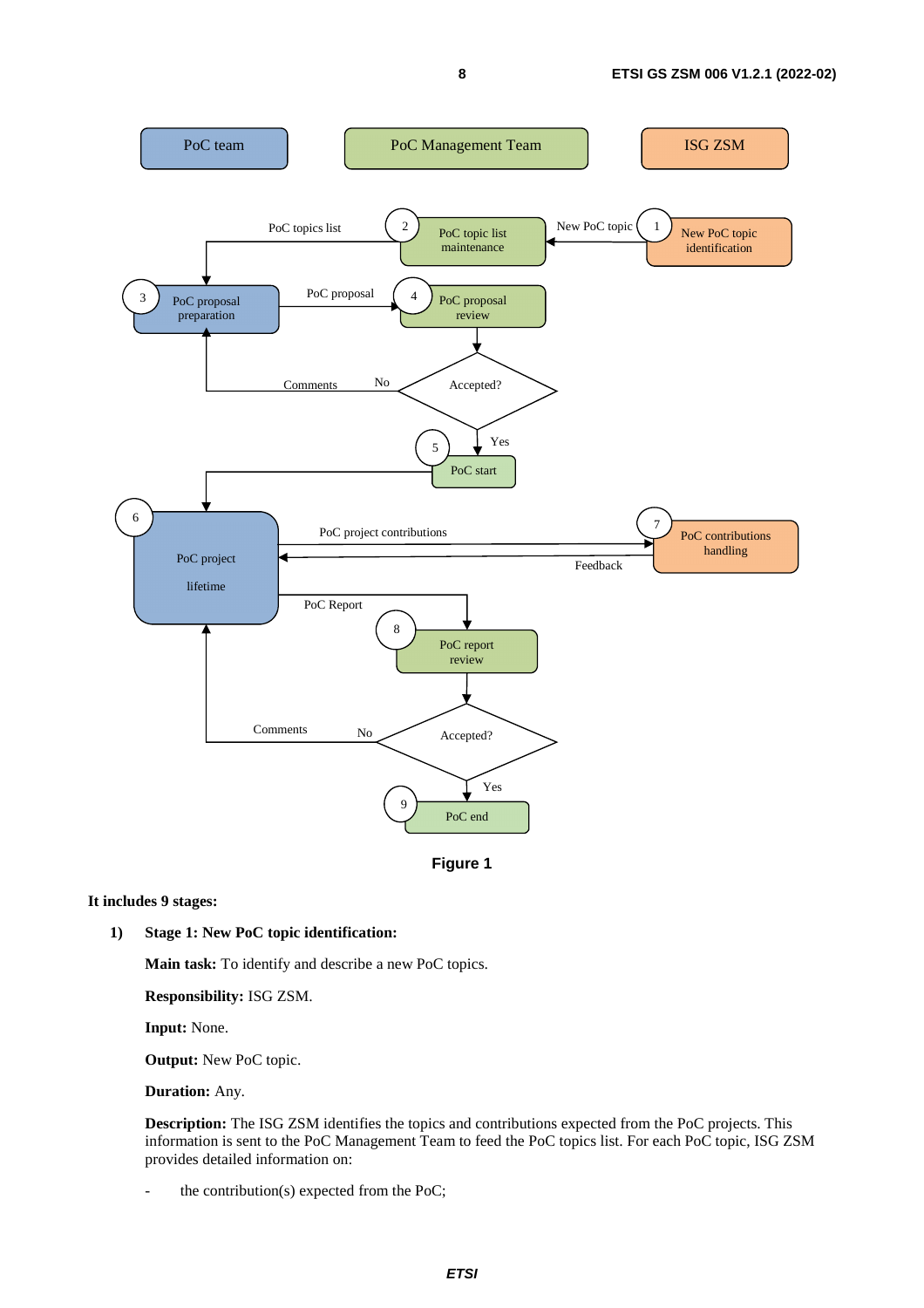#### **2) Stage 2: PoC topics list maintenance:**

 **Main task:** To maintain and make available the PoC topics list. To notify the community when there is a change in the list.

 **Responsibility:** PoC Management Team.

 **Input:** New PoC topics.

 **Output:** PoC topics list, notifications (e.g. New PoC topic).

 **Duration:** Any.

 **Description:** The PoC Management Team maintains and gives visibility to the PoC topics list in the ZSM WIKI. The PoC topics and the description of the specific contributions expected for each of them helps PoC teams to concentrate their efforts on the most valuable topics for the ISG ZSM. The PoC topics list is made widely available among the community, and appropriate notifications are sent to the community when it is updated.

#### **3) Stage 3: PoC proposal preparation:**

 **Main task:** To prepare and submit the PoC proposal.

 **Responsibility:** PoC team.

 **Input:** Previous ISG ZSM publications, PoC topics, PoC proposal template.

 **Output:** PoC proposal.

 **Duration:** Any.

**Description:** During this stage, the PoC team is formed. PoC team formation is beyond the scope of the ISG ZSM. The PoC team prepares a PoC proposal according to the PoC proposal template available in the ZSM WIKI, in compliance with the PoC proposal acceptance criteria. The PoC proposal will be uploaded on the ETSI Portal as a contribution to ISG ZSM and a link to the contribution sent to the ISG\_ZSM@LIST.etsi.org mailing list with [ISG ZSM PoC proposal] in the subject line.

#### **4) Stage 4: PoC proposal review:**

 **Main task:** To review the PoC proposal according to the PoC proposal acceptance criteria.

 **Responsibility:** PoC Management Team.

 **Input:** PoC proposal, PoC proposal acceptance criteria.

 **Output:** Response (Accepted/Not accepted), Comments.

 **Duration:** 14 calendar days.

**Description:** The PoC Management Team reviews the PoC proposal against the PoC proposal acceptance criteria identified in clause 4.3. Comments are sent back to the PoC Team with the response: Accepted/Not accepted.

The PoC Team can incorporate the comments received to the PoC proposal and re-submit it as follows:

- The updated PoC proposal is uploaded to the ETSI portal as a revision of the original PoC proposal contribution to ISG ZSM.
- The PoC Team informs of the PoC proposal re-submission by emailing the revised contribution link to [ISG\\_ZSM@LIST.etsi.org](mailto:ISG_ZSM@LIST.etsi.org).

#### **5) Stage 5: PoC Start:**

 **Main task:** To announce and create awareness of the new PoC project. To monitor the new PoC project milestones and to send the appropriate reminders to the PoC team.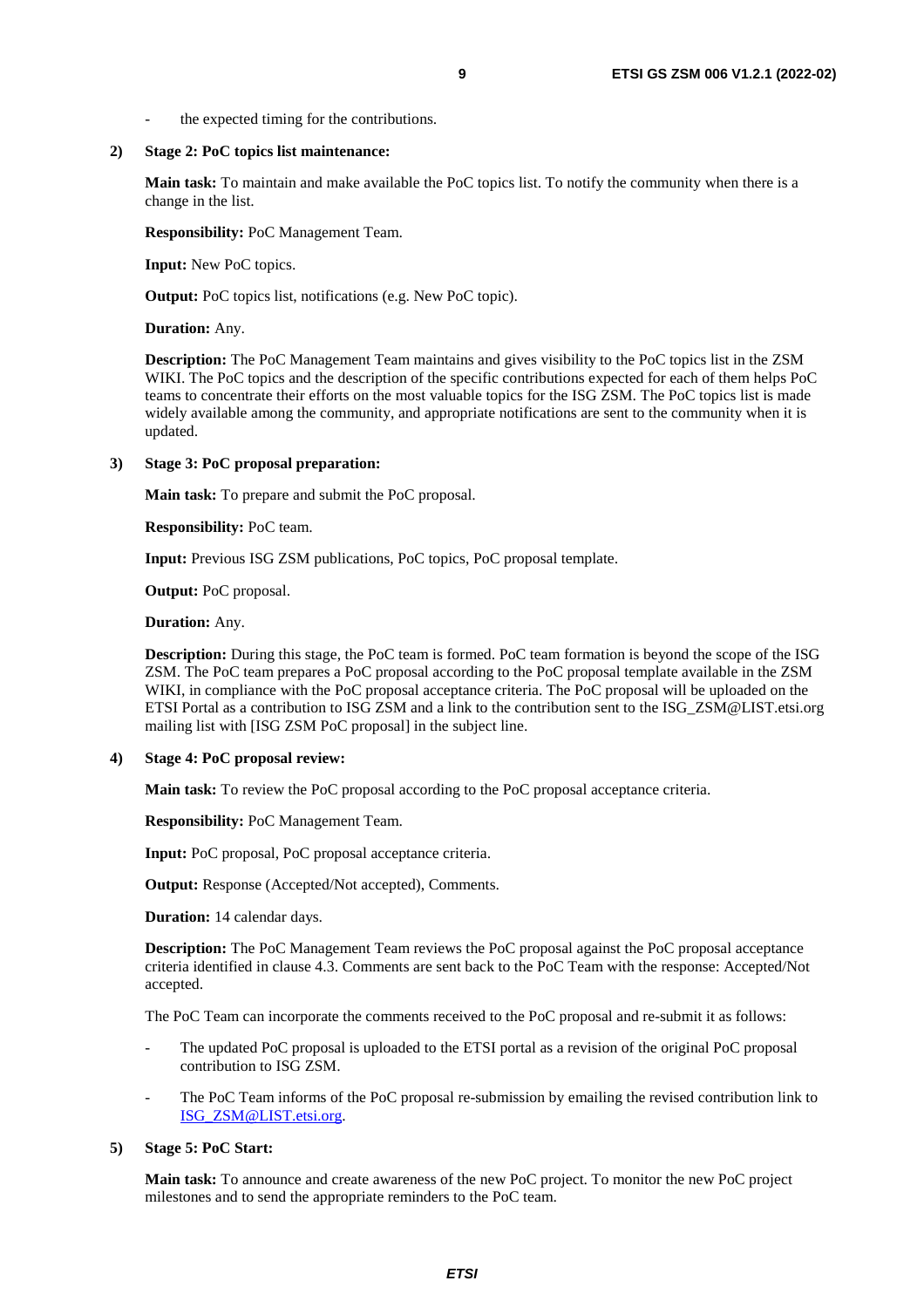**Responsibility:** PoC Management Team.

 **Input:** PoC proposal.

**Output:** New PoC project announcement.

#### **Duration:** Any.

 **Description:** Once the PoC Management Team has declared a new PoC proposal accepted, a number of actions are taken to create awareness among the wider community. These actions include, but are not restricted to:

- Send an announcement email to the ISG ZSM.
- Update the ZSM WIKI.

 Note that all accepted PoC proposals are expected to be executed, to submit the expected contributions to the ISG ZSM and to produce and submit a PoC report. The PoC Management Team monitors and makes available to the community the status of these PoC project milestones. Appropriate reminders are sent to the PoC teams when required.

#### **6) Stage 6: PoC Project Lifetime:**

 **Main task:** To run the PoC project, to produce and submit the expected contribution(s) to the ISG ZSM. To produce and submit the PoC report.

 **Responsibility:** PoC team.

 **Input:** PoC proposal, Feedback from the ISG ZSM.

 **Output:** PoC project contribution(s), PoC report(s).

 **Duration:** typically 3-9 months, can be more.

 **Description:** During the PoC project lifetime, the PoC team shall provide public demonstrations of their PoC (PoC demo). These public demos can happen at industry events, on-line webinars, open-doors day at the lab, etc. The public demo date and venue shall be specified in the PoC proposal and/or announced at least 4 weeks before the demo date*.*

In addition, the following output is expected from the PoC project:

- **Contribution(s) to the ISG ZSM** During the PoC project lifetime, the PoC team prepares and submits contributions to the ISG ZSM. PoC project contributions include the expected Contributions identified in the PoC topic. PoC teams will be expected to provide regular contributions to ISG ZSM (at least a status update every 3 months).
- **PoC Report** Once the PoC project is completed, and all the expected contributions have been submitted to the ISG ZSM, the PoC team compiles the PoC results and lessons learnt in a final PoC report. PoC reports are submitted as follows:
	- PoC reports are uploaded to the ETSI portal as regular contributions to ISG ZSM.
	- The PoC team sends the link to the PoC report contribution to **ISG\_ZSM@LIST**.etsi.org.

#### **7) Stage 7: PoC contributions handling:**

 **Main task:** To process the contributions received from the PoC team. To provide feedback.

 **Responsibility:** ISG ZSM.

 **Input:** PoC project contributions.

 **Output:** Feedback.

 **Duration:** 4 weeks.

 **Description:** ISG ZSM is expected to process the contributions and to provide feedback to the PoC team.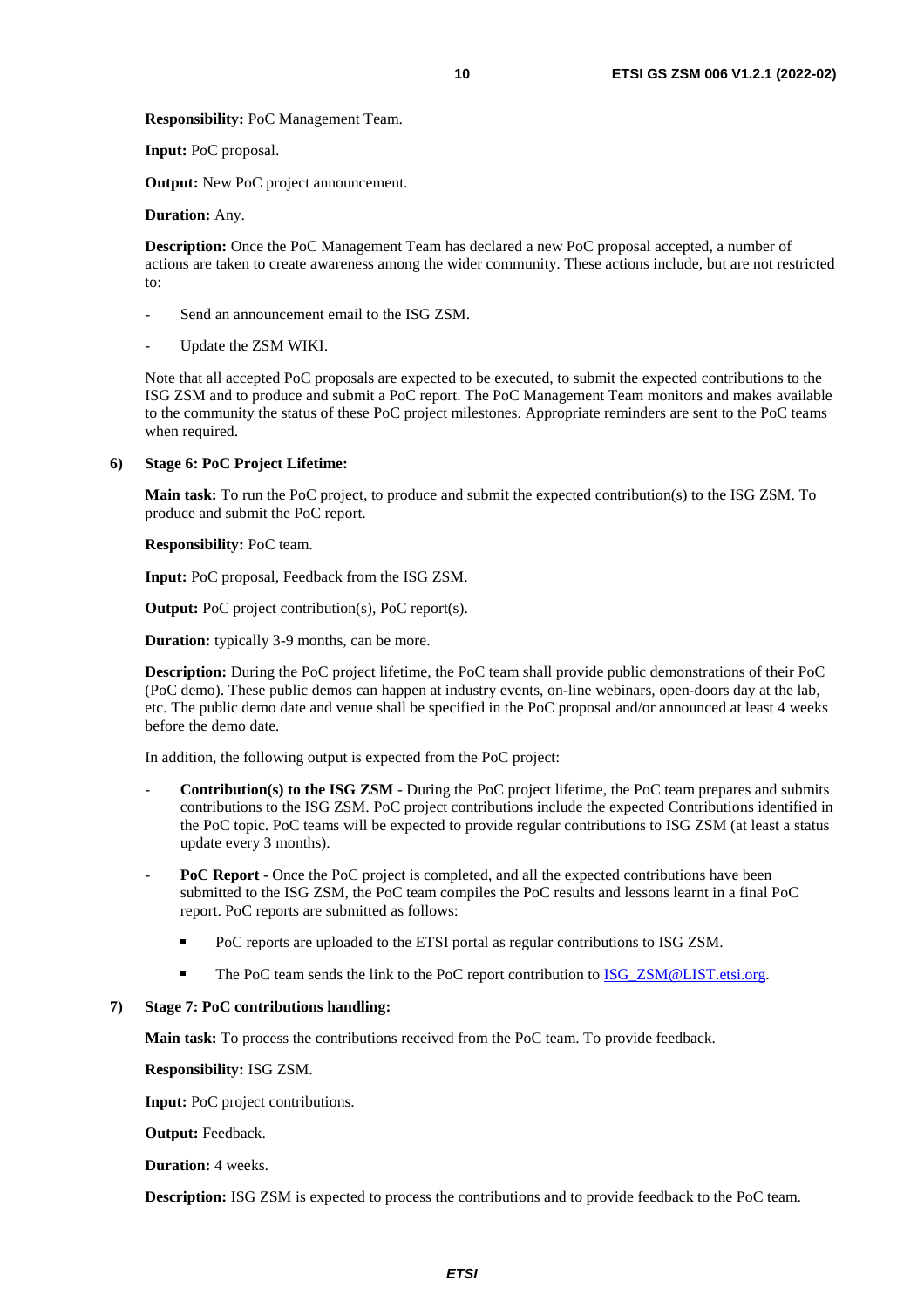#### <span id="page-10-0"></span>**8) Stage 8: PoC Report Review:**

 **Main task:** To review the PoC report according to the PoC report acceptance criteria.

 **Responsibility:** PoC Management Team.

 **Input:** PoC Report, PoC report acceptance criteria.

 **Output:** Response (Accepted/Not accepted), Comments.

 **Duration***:* 2 weeks.

 **Description:** The PoC Management Team reviews the PoC report against the PoC report acceptance criteria identified in clause 4.4. Comments are sent back to the PoC team with the response: Accepted/Not accepted.

The PoC team can incorporate the comments received to the PoC report and re-submit it as follows:

- The new PoC report is uploaded to the ETSI portal as a revision of the original PoC report contribution.
- The PoC team informs ISG ZSM of the PoC report re-submission by emailing the link to the revised contribution link to [ISG\\_ZSM@LIST.etsi.org](mailto:ISG_ZSM@LIST.etsi.org).

#### **9) Stage 9: PoC End:**

 **Main task:** To announce and create awareness of the PoC completion and PoC report availability.

 **Responsibility:** PoC Management Team.

 **Input:** PoC report.

 **Output:** PoC project completed announcement.

#### **Duration:** Any.

 **Description:** Once the PoC Management Team has declared the acceptance of the PoC report, a number of actions can be taken to create awareness on the successful completion of the PoC and the availability of the PoC report. These actions include:

- Send an announcement email to the [ISG\\_ZSM@LIST.etsi.org.](mailto:ISG_MEC@LIST.etsi.org)
- Update the ZSM WIKI.

### 4.3 PoC proposal acceptance criteria

This clause lists the required acceptance criteria that any PoC proposal needs to fulfil to be accepted by the PoC Management Team:

- The PoC proposal shall contain the information requested in the format of the PoC proposal template available in the ZSM WIKI.
- The PoC team shall have at a minimum 2 different independent organizations. The types of organizations may be network/service providers, suppliers, universities, research centres, test labs, Open-Source projects, integrators, etc.
- The main PoC point of contact shall be an ISG ZSM member or ISG ZSM participant.
- The PoC proposal shall address at least one of the PoC topics listed on the ZSM WIKI.
- The PoC proposal shall commit for a demonstration of the PoC at a public event, e.g. public exhibition, ISG ZSM meeting, a related conference, or other types of events (e.g. webinar).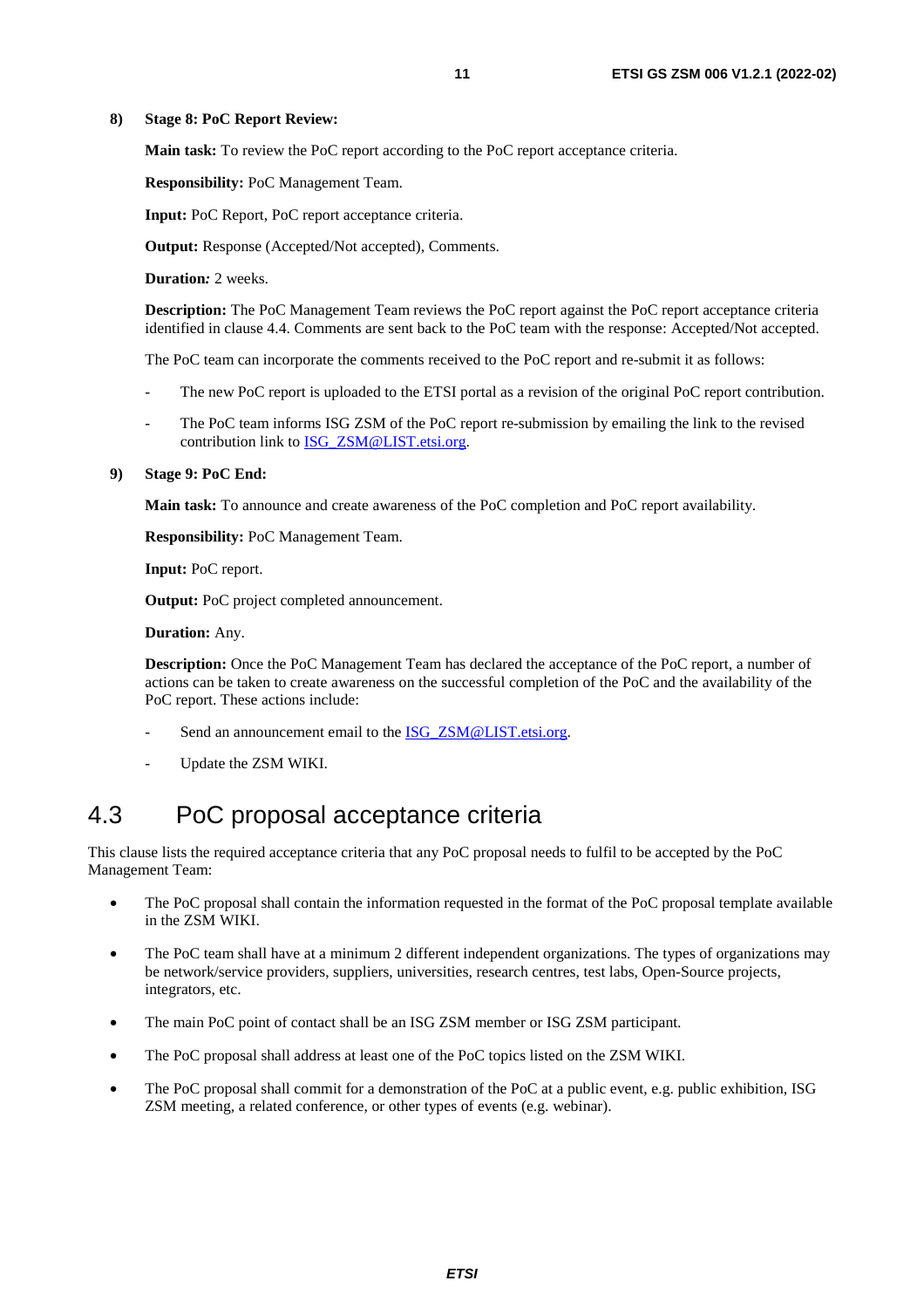# <span id="page-11-0"></span>4.4 PoC report acceptance criteria

This clause lists the required acceptance criteria that any PoC report needs to fulfil to be accepted by the PoC Management Team:

- Proof of the demonstration of the PoC topic(s).
- Submission of the expected contribution(s).

# 5 PoC support tools

# 5.0 General

The following clauses describe the different tools used to support the ZSM PoC activity.

# 5.1 PoC mailing list

The PoC activity will make use of the ISG ZSM mailing list (ISG ZSM@LIST.etsi.org), which will be used:

- a) By the PoC Management Team to announce the addition of a new PoC topic to the PoC topic list.
- b) By the PoC teams to inform of the submission of a new PoC proposal/PoC report.
- c) By the PoC Management Team to inform the community of the acceptance of a new PoC proposal/PoC report.

# 5.2 PoC WIKI

The PoC WIKI (ZSMWIKI.ETSI.ORG) centralizes all the PoC related information such as:

- a) The PoC framework, PoC proposal template, PoC report template.
- b) PoC topics list.
- c) List and documentation of completed PoCs.
- d) List and documentation of on-going PoCs.
- e) PoC WIKIs are hosted by ETSI and managed by ETSI CTI.